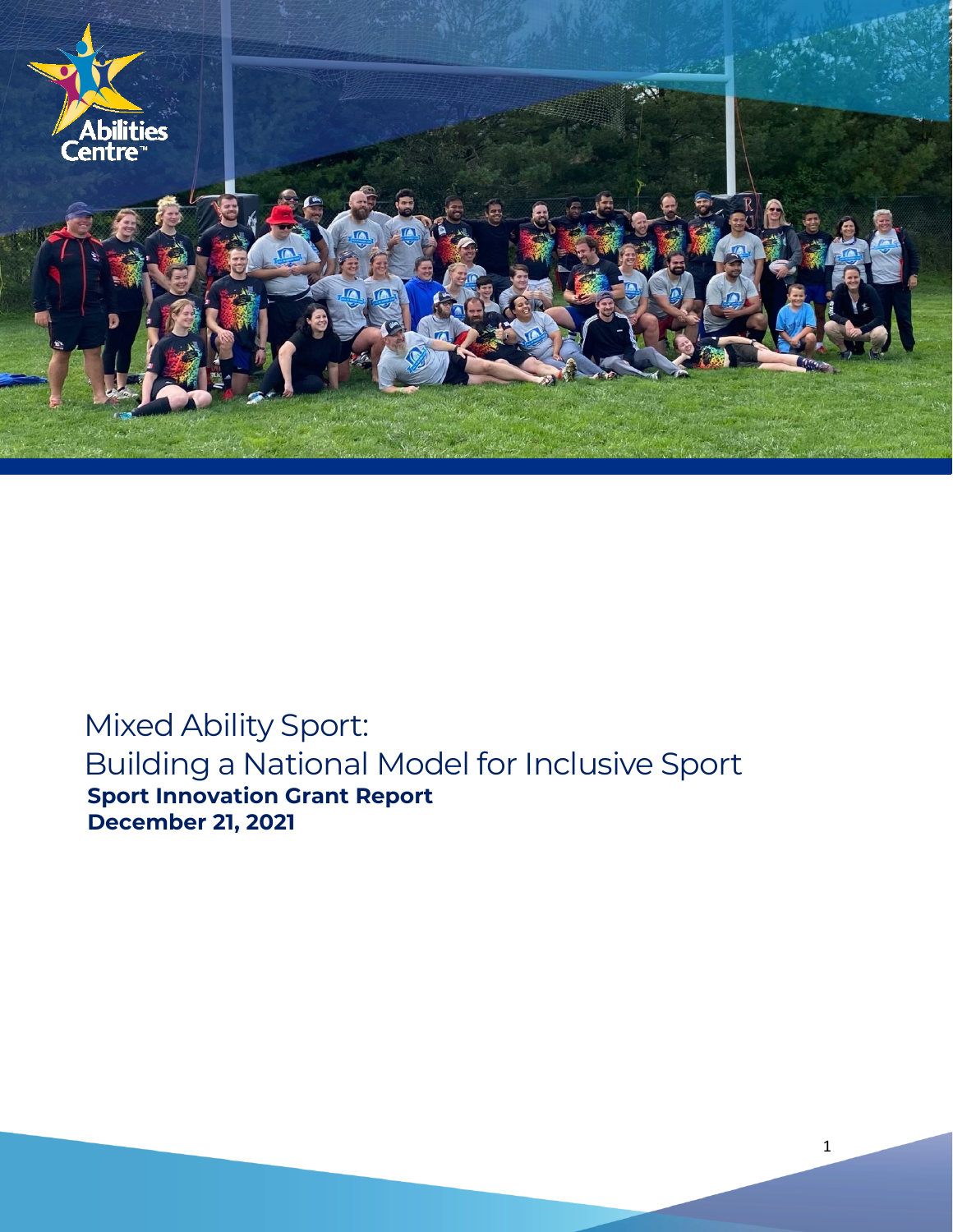

### **Executive summary**

Most Canadians with disabilities are not sufficiently physically active. Additionally, Canadians with disabilities have indicated that they have an unmet need for recreation and leisure programming. As we move towards recovery from the COVID-19 pandemic, there is an opportunity to build more inclusive sport communities in Canada. The Mixed Ability Sport (MAS) model supports quality participation for persons with and without disabilities and is a promising avenue for improving engagement in physical activity and recreation pursuits while promoting additional positive outcomes for individuals of all abilities.

In January 2020, Abilities Centre was given the exclusive rights to bring MAS to the Canadian context by International Mixed Ability Sport (IMAS). In the first phase of this pilot project, training modules and resources were developed to create a foundation to support Mixed Ability Sport program implementation. Three rugby clubs were selected to pilot a season of Mixed Ability Rugby (MAR). Coaches from the clubs participated in the first MAS Coach course in Canada and became certified MAS coaches. Once certified, the clubs implemented a Mixed Ability Flag Rugby program throughout the 2021 summer season. The season culminated with 57 athletes (aged 18-67) from the 3 clubs participating in the All-In Rugby Cup in September. Impact collected throughout the season and at the event identified that athletes experienced quality participation and MAR created more sport opportunities, engaged athletes in meaningful competition, and allowed them to increase their physical activity, and improved organizations' capacity to confidently deliver inclusive sport.

This pilot season generated valuable learnings for progressing MAS in Canada and recommendations for other organizations planning to deliver similar programming. Organizations should identify the needs of their community, anchor their work with clear objectives, partner with organizations whose vision they align with, and educate all individuals involved on relevant concepts.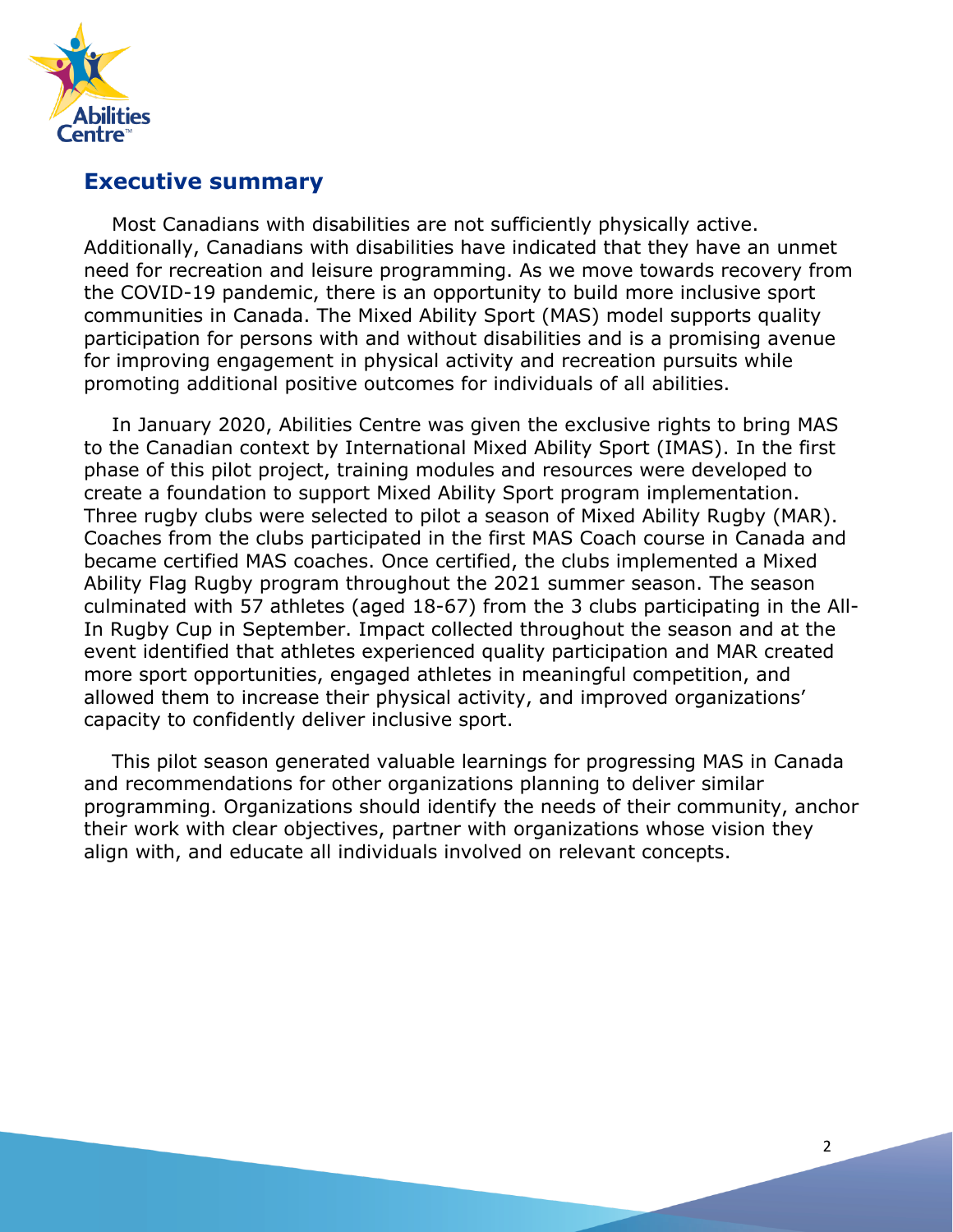

### **Background (why did you do this?)**

We (CDPP) partners that focused on the experiences of Canadians with disabilities throughout the COVID-19 pandemic longitudinally confirmed de Boer and colleague's (2021) inference.

The most recent COVID-19 Disability Survey report includes data up to September  $8<sup>th</sup>$ , 2021. In this report, only 32% of respondents identified that they met the World Health Organization's guideline of 150 minutes of weekly physical activity. However, 44% of respondents identified that they do not engage in any moderate to vigorous physical activity at all. Further, when evaluating the needs of Canadians with disabilities during the COVID-19 pandemic, 66% of the respondents identified a need for recreation and leisure programs. For those respondents, 69% reported this need was met 'not at all' or 'very little'. There is a clear need for sport programming that eliminates barriers to participation and increases opportunities for Canadians with disabilities to engage in recreation and leisure activities that promote physical activity.

Within the current landscape, there exists a unique opportunity to "build back better" in communities using the MAS model. The MAS model creates opportunities for all members of the community to participate in mainstream sport programs introducing new members and therefore new revenue streams for clubs who have been negatively impacted, financially, by the pandemic. The model also allows all members of the community to come together, connect socially, and engage in physical activity.

Prior to this pilot, MAR was formally introduced to Ontario Rugby clubs in January 2020. The introduction occurred through the first Mixed Ability Rugby Try Day hosted in partnership with Rugby Ontario, Oshawa Vikings Rugby Club, and Abilities Centre. The Try Day led to a 10-week indoor flag rugby program hosted weekly through the Oshawa Vikings. The initial indoor program enabled stakeholders to consolidate learnings into best practices to share with other rugby clubs looking to join the movement and offer MAR. This initial indoor program set the stage to increase the scope of MAR by adding more clubs and have those clubs get off to successful starts with their first MAS experiences.

The pilot season supported by this grant saw three additional Rugby clubs begin delivering MAR programming. These programs are located across southern Ontario (London, Burlington, and Toronto). The COVID-19 pandemic and its associated restrictions on gathering and delivery of sport and recreation opportunities created setbacks in the project timeline. Each club received MAS Coach Certifications and programming was launched in June of 2021. The Mixed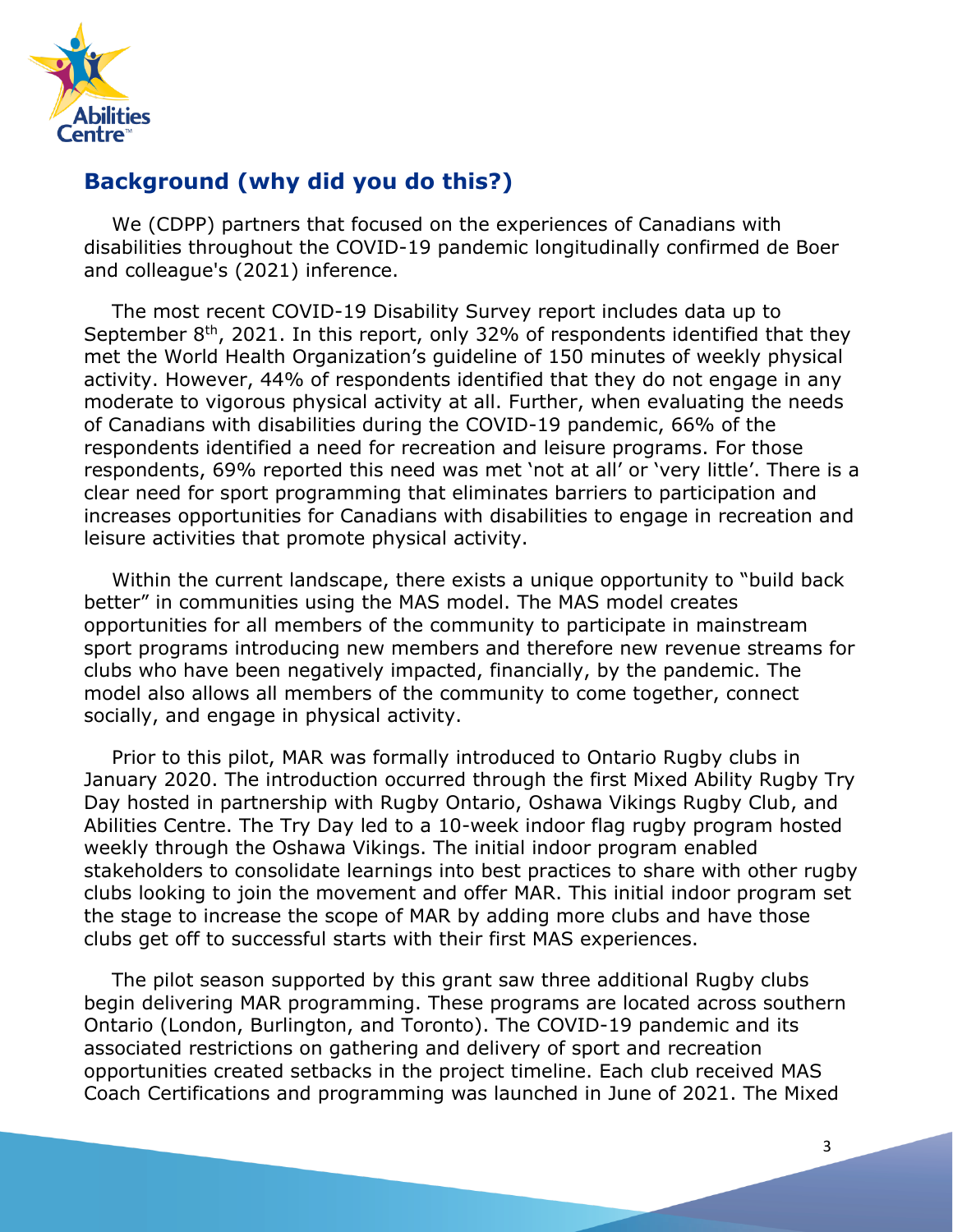

Ability Flag Rugby program ran through the summer months of 2021 and culminated with the All-In Rugby Cup in September 2021.

### **Sample population (who were you trying to help?)**

The target population for this pilot was adults (aged 21-55) with and without developmental, physical, or intellectual disabilities. With current regulations regarding sport registration and insurance, all individuals participating in Rugby Ontario events were required to be a registered member of a club. Therefore, programming was advertised to club members to increase opportunities for sport participation for all, especially those who may be marginalized or excluded in traditional sport delivery models.

All individuals engaging in MAR programming were registered with Rugby Ontario, the governing provincial sport organization. 82 total athletes with and without disabilities were registered to participate in the 12-week outdoor season, 57 of whom were members of the 3 clubs in this pilot. Athletes' ages ranged from 18 to 67. The mean and median age of pilot participants was 31 years. 2 athletes were 19 and under, 23 athletes were between 20 and 29 years of age, 27 athletes were between the ages of 30 and 39, and 5 were 40 or older.

The official language in Ontario is English, therefore that is the primary language of communication among our partner organizations for this project and the participating rugby clubs. Due to the requirement for athletes to be members of a club to take part in MAR programming, the bulk of communication was delivered through clubs. Each of the participating clubs uses English to communicate with their members. Information materials for the season and tournament included in this pilot were therefore created and delivered in English to accommodate this existing practice. Materials from Abilities Centre that promoting programming for the general public, such as the promotional materials for the Try-It days, were shared in both English and French. Samples of these items are included in Appendix A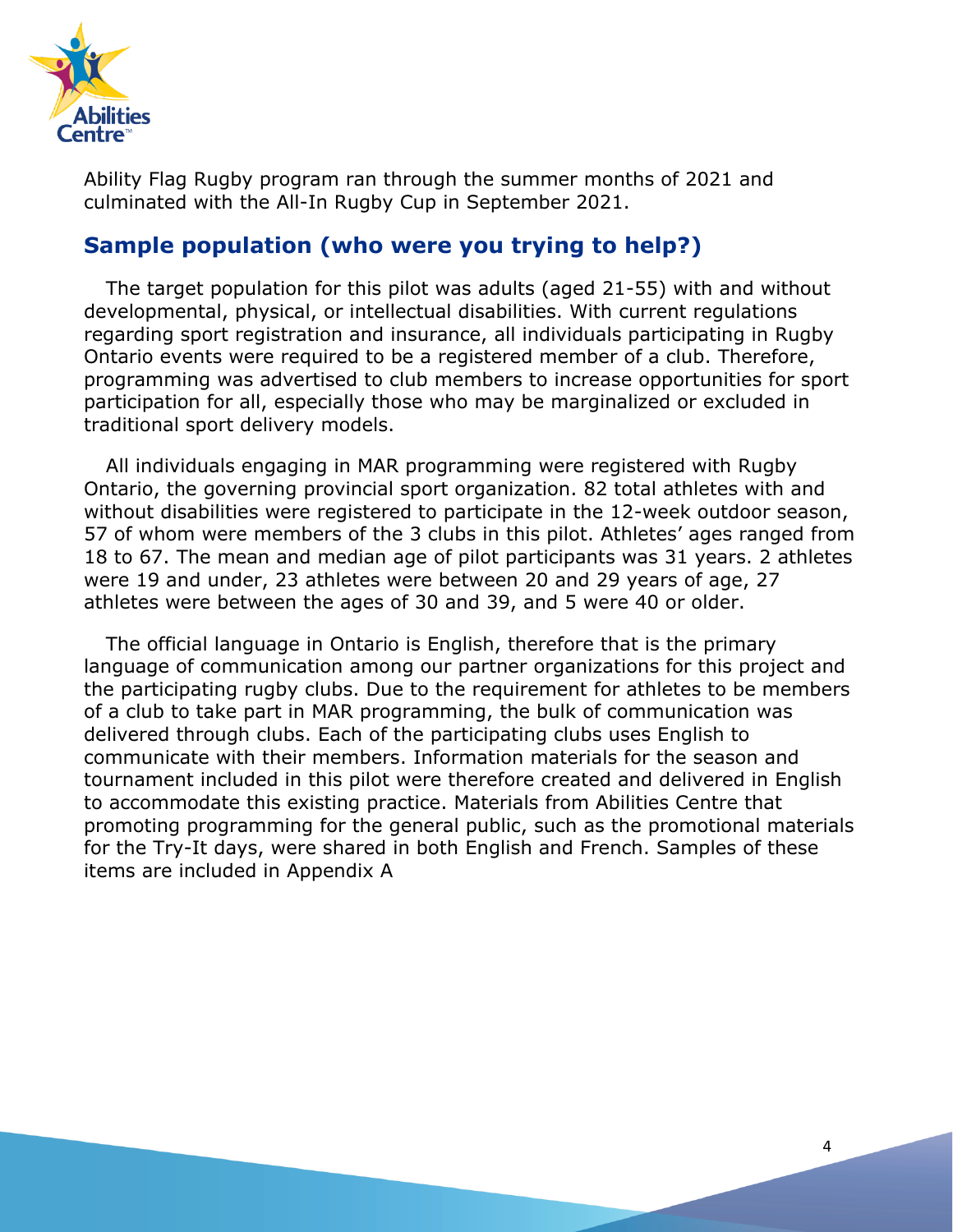

# **Methodology (what did you try?)**

The pilot project was first initiated in January 2020 with a formal partnership being signed between the global leaders, International Mixed Ability Sport (IMAS) and Abilities Centre. This partnership awarded Abilities Centre the exclusive rights to grow Mixed Ability Sport across Canada and adapt the model to align within the Canadian context. IMAS has conducted years of research to support the creation of an inclusive model of sport, specifically a model that has proven to increase quality participation for athletes with disabilities their non-disabled peers. The partnership with IMAS transferred their years of knowledge from the UK to Abilities Centre, and those years of research and understanding were then applied to the Canadian context. With the funding from year 1 and through quarter 3 of the 2020 fiscal year, Abilities Centre was able to build the foundation needed to launch this innovative program, including creating training materials and building necessary partnerships. Prior to the pilot season supported by this grant, Abilities Centre introduced MAR programming in partnership with the Oshawa Vikings Rugby Club. The Club participated in a series of Try-It events followed by a 10-week indoor non-contact rugby program that was cut 2 weeks short due to the COVID-19 pandemic. The Club continued to offer a MAR team in the fall of 2020, when provincial restrictions were first lifted, maintaining the team as a part of the Club's main program offerings. The Vikings also reintroduced the MAR team in the spring of 2021 when Rugby Ontario announced the safe return of rugby programming.

For this pilot project, specific Rugby clubs within Ontario were identified based on their interest in facilitating MAR programming. Rugby Ontario conducted survey of interest with Ontario Rugby Clubs, and both Muddy York RFC and London St. Georges RFC indicated that they had 3 or more club coaches or administrative staff interested in supporting the program. These individuals, or champions, are who help to make new programming successful and lead MAS initiatives in their clubs. The Burlington Centaurs RFC did not complete this initial survey of interest, but a champion for the club was identified to lead the MAS initiative and they were included in the pilot. In collaboration with Rugby Ontario, Abilities Centre designed and delivered a series of training seminars, shared educational resources, and developed a program implementation framework. With the goal in mind of increasing opportunities to meaningful engage in sport for individuals of all abilities, Abilities Centre's Inclusion in Sport team has been a part of co-developing and co-designing all resources and trainings for MAS initiatives since program development began in Canada. The individuals on the team are all Experts by Experience and provide insight into exclusionary practices in sport and how they can be overcome to build truly inclusive culture in sport environments. The resources and training seminars created in collaboration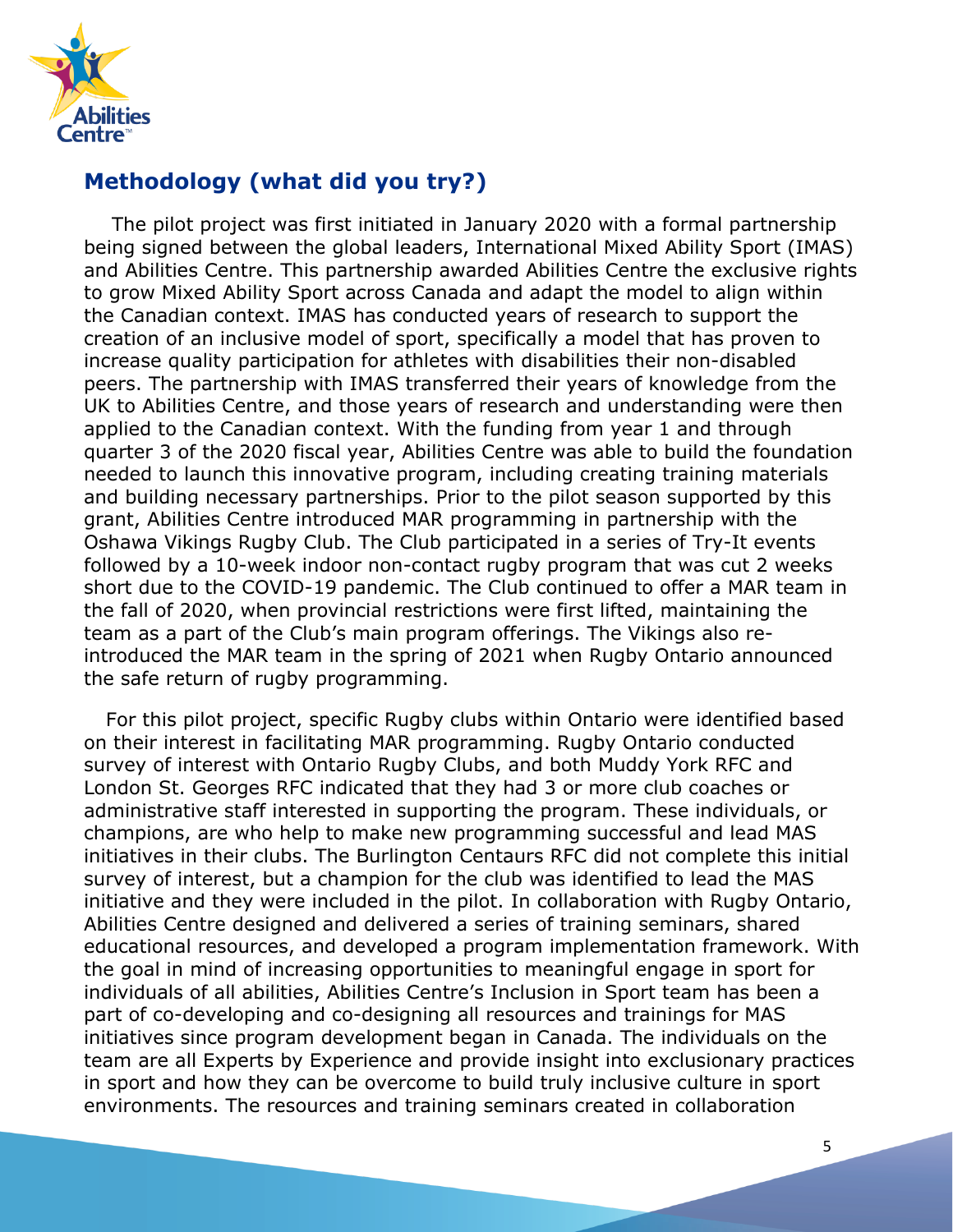

between Abilities Centre, Rugby Ontario, and the Inclusion in Sport team were used to provide training on the MAS Model to coaches who were part of this pilot project and orient them to MAR prior to the season. This training was given to members from three selected clubs. Each of the clubs recruited interested members of their community to participate in their club's MAR program and delivered a 12-week outdoor Mixed Ability Flag Rugby season beginning in June 2021. Each of the clubs then closed the outdoor season by participating together and competing against each other at the first even Canadian Mixed Ability Rugby tournament, the All-In Rugby Cup, which took place in September of 2021. The Oshawa Vikings also continued their programming with a 12-week summer program and participated in the All-In Rugby Cup alongside the other clubs included in this pilot project.

The implementation of the pilot program was monitored by Abilities Centre's MAS Canada staff through debrief exchanges with coaches, presidents, and athletes of the participating clubs. Qualitative data was collected through semistructured focus groups and thematic analysis was conducted to disseminate findings. Quality participation throughout the outdoor season was measured using the Measure of Experiential Aspects of Participation (MeEAP) from the CDPP, a measure designed in line with their Quality Participation Blueprint (Caron et al., 2019). The MeEAP has 12 items rated on a 7-point scale from Strongly disagree to strongly agree. There are two items for each of 6 experiential aspects of participation: autonomy, belongingness, challenge, engagement, mastery, and meaning. The concepts of inclusion and quality participation are both subjective and individually determined by each participant. Therefore, further measurement of the success of the pilot project was done qualitatively through the participant's sharing of their experiences. Athlete demographic information was also collected through the Abilities Centre's partnership with Rugby Ontario, through their registration process.

A limiting factor in the design of the pilot was the communication strategies that were used to recruit athletes. It required buy-in from both coaches and athletes to successfully implement MAR programming through clubs. Communication primarily came through clubs rather than directly to potential athletes. While clubs demonstrated interest ahead of the pilot and coaches were certified in MAS, club members and other potential athletes did not have direct access to information about MAR ahead of time if they were not existing members of Abilities Centre's community. Therefore, the number of athletes that participated in the pilot MAR season may have been negatively impacted. Additionally, due to the setbacks in timing that were caused by COVID-19-related restrictions on gathering, Abilities Centre was not able to offer Try-It days for the 3 pilot clubs before MAR programming was implemented. This hindered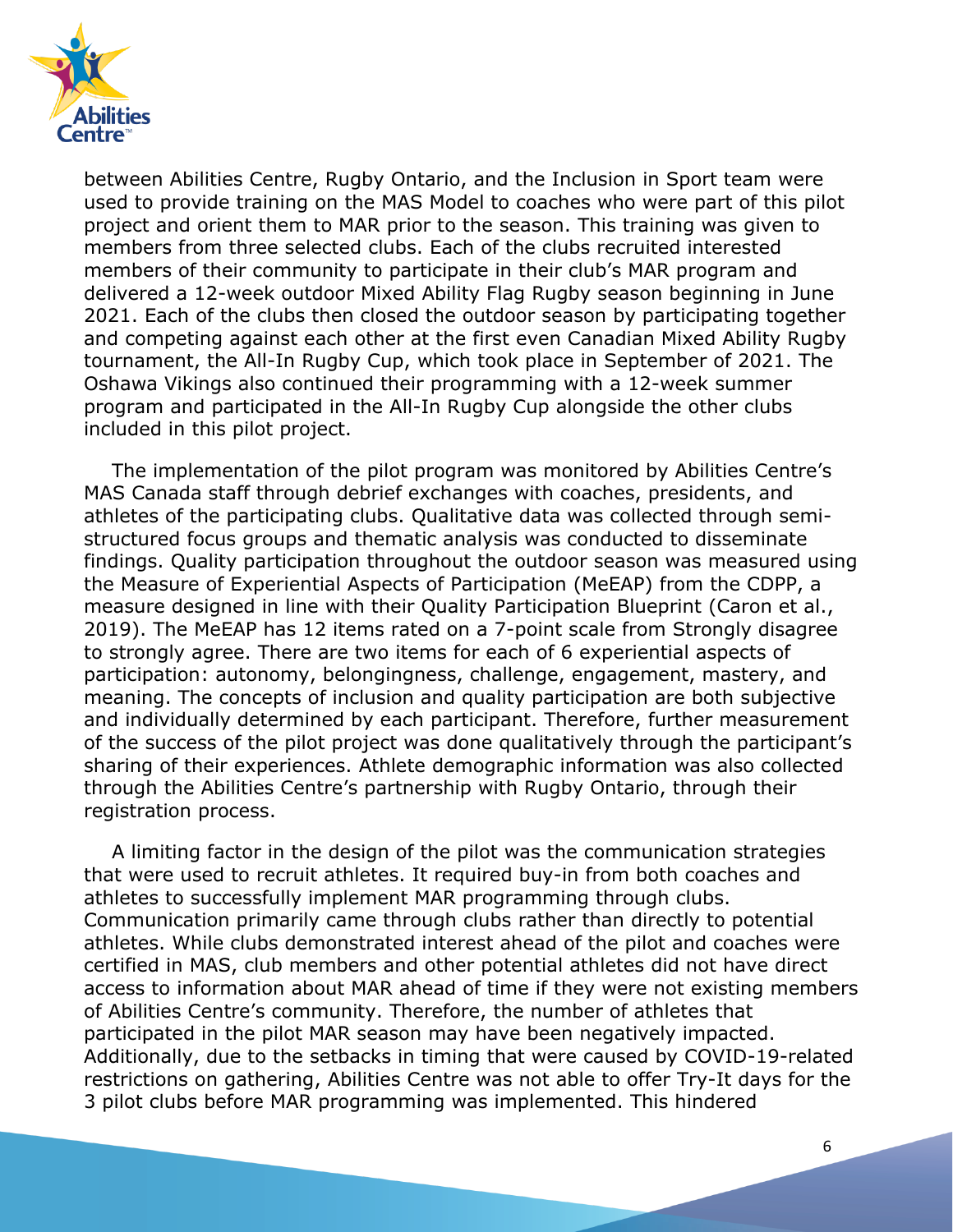

opportunities to actively educate community members on what Mixed Ability Sport was and negatively impacted the recruitment process. Virtual education sessions were attempted, as well as a limited number of events that were permissible. Policy states that participants must be registered members of clubs with Rugby Ontario to be covered under insurance policy for activities. Therefore, new participants who have not registered are not able to take part in Rugby Ontario sanctioned events, limiting their ability to try the new activity.

The primary objective of this pilot was to create of more opportunities for persons with and without disabilities to be introduced to sport and participate in meaningful competition. This pilot was also expected to increase physical activity participation among the athletes involved and build the confidence and competence of organizations to develop inclusive programming that was high quality. The MAS model is designed for participation by anyone that is interested in engaging in sport. This model has been shown to foster quality participation in persons with disabilities alongside their non-disabled peers.

### **Observations (what did you see?)**

The implementation of the pilot program highlighted that rugby, and its culture, aligns well with the MAS philosophy. This alignment was further observed when speaking to the participating coaches and athletes. Within rugby clubs there is large amount of acceptance and few barriers that prevent athletes from playing the sport. This environment of acceptance and inclusion may have contributed to the success of this pilot. Some mainstream sports are traditionally exclusive and require significant shift in attitudes and practices to adopt a MAS model and embed the philosophy into an existing club. While adjustments were made throughout this pilot, the shift in thinking may have been lesser in the rugby context. It is important to recognize that the success of this pilot and the positive outcomes that were seen may be attributed in part to the sport culture of rugby. As MAS grows and the philosophy takes root in other sport contexts, unique needs assessments will be needed to understand the exclusive practices that exist in that space and must be dismantled for successful implementation.

With the timeline setbacks and uncertainty that arose due to the COVID-19 pandemic and the restrictions on gatherings, barriers were encountered with the monitoring of results. The initial plan for evaluation involved forming connections directly with athletes to establish baseline measures and monitor changes over their time participating. Due to the changing timelines, it was not feasible to connect with the participating athletes ahead of participation in MAR activities, so establishing baseline scores was not possible. To effectively monitor results with the absence of baseline scores, retrospective feedback was gathered qualitatively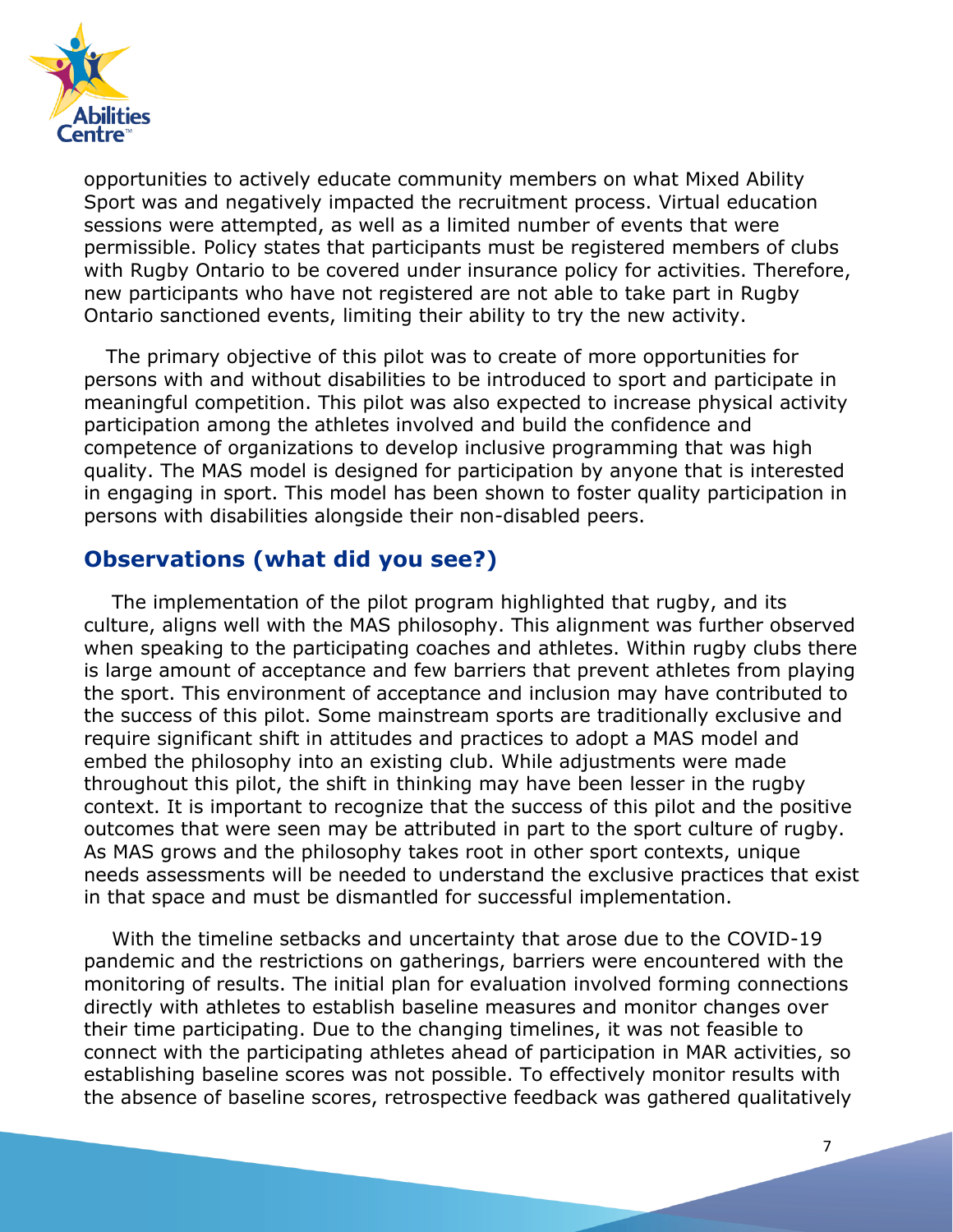

through survey questions and focus groups and the MeEAP from CDPP was used for athletes to report on the quality of their participation across the 6 experiential elements (Caron et al., 2019).

Additionally, many athletes did not provide an email address nor consent for contact when they registered for the All-In Rugby Cup; therefore, they could not be sent the survey. Also, due to the retrospective nature of the evaluation, the end of season survey was sent to participating athletes after they had finished engaging with their programs and therefore were not as responsive as anticipated. These two factors contributed to a relatively low response rate on the post-season feedback survey. A summary of the MeEAP results is included in the following section, as well as a summary of key themes gathered through the qualitative data collection strategies.

### **Actual results/findings/analysis (what did you learn?)**

The MeEAP was used to understand athletes' experiences of quality participation with MAR. A summary of responses can be found in Table 1. More than 90% of respondents indicated that they fully experienced each of the experiential elements through the MAR season, and 100% of survey respondents experienced belongingness. More than 50% of respondents experienced each of autonomy, belongingness, and meaning to the fullest extent (a score of 7/7).

Qualitative data was collected through semi-structured interviews and focus groups and thematic analysis was conducted to disseminate findings. Four focus groups were completed, with a total of 22 participants. Two raters reviewed and coded the transcripts until agreement on the coding scheme was met. From our findings, pilot participants' experiences can be grouped into four key themes: creation of sport opportunities, meaningful competition, increased physical activity participation, and improved confidence and competence in organizational delivery of MAS.

#### *Creation of opportunities for people with and without disabilities to be introduced to sport*

Multiple athletes identified that they were participating in MAR specifically because within this model they were not required to have previous sport experience. Typically, in sport, few clubs accept adult members without prior sport history because it requires more resources to train a player. The MAS Model can accommodate this barrier to participation which made MAR more accessible. MAR was also used as a post-rehabilitation sport to integrate some physical activity back into the lives of individuals who had been injured. MAR has: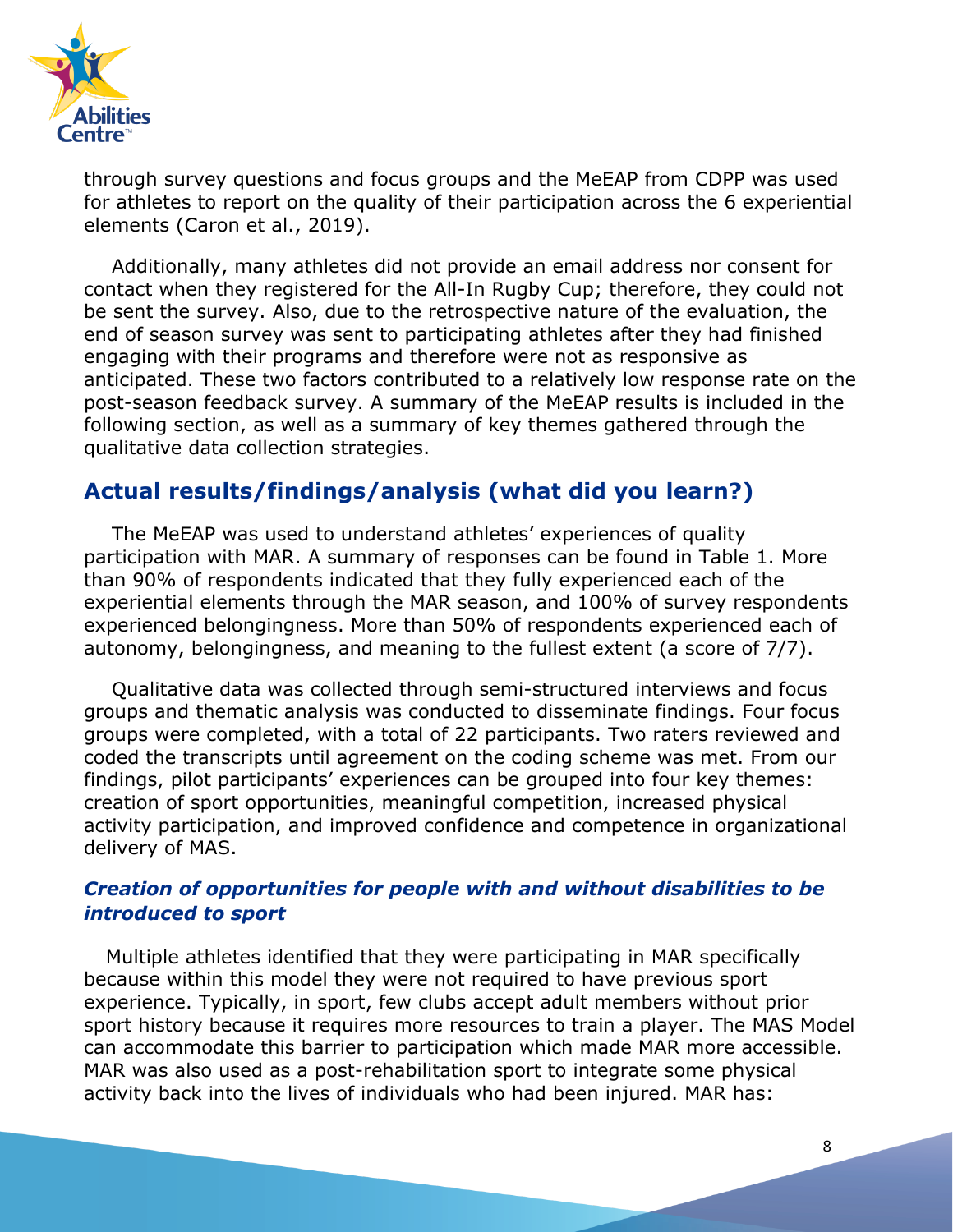

"*become a gateway where if you're looking for community, if you're looking to learn a sport, if you're learning to learn specifically rugby, this program can take you where you are at and accelerate you into the community wherever you can play in a competitive way, and I think that's what's really compelling, is that it remains competitive*" (Club president and coach).

MAR is not only a great introductory sport for those looking to begin participating but it also meets the needs of athletes looking to return to sport or develop their skills and competence.

#### *MAR created opportunities for people with and without disabilities to engage in meaningful competition*

It was evident that many participants resonated with the idea that athletes were able to be athletes and were treated as such, regardless of skill level or ability. Importantly, MAR did not hinder the competitive nature of sport, thus participants felt like they had real, meaningful competition through teamwork, goal setting and mastery.

Further, the MAS Model had several benefits that contributed to experiences of meaningful competition. One of these benefits included creating social inclusion through fostering a sense of belonging and a positive inclusive environment. MAR was described as a warm and inviting sport, where participation could occur between genders, ages, and ability levels, all of which lent to the sport's described inclusiveness. MAR was also identified as having a unique culture where team camaraderie was at the sport's core. Further, MAR was discussed as going past borders and boundaries and that members could be accepted in rugby clubs across the globe.

*"You could go call up your local Rugby Club and say, I'm here. I want I'm from Canada and I'm from this Rugby Club and I just want to check out your rugby club and they'll go 'okay, come on over. Do you need a place to stay?'" - (Athlete)*

It was evident from our findings that players were not the only stakeholders who gained from participating in MAR. This positive and accepting culture was also experienced by officials, club presidents, organizers, and spectators who experienced tangible joy witnessing and being a part of the first ever MAR tournament in Canada.

The MAS Model also fostered confidence in oneself, motivation to participate, and health rivalry amongst players. Specifically, participants were able to translate practice to competition, which contributed to feelings of competence on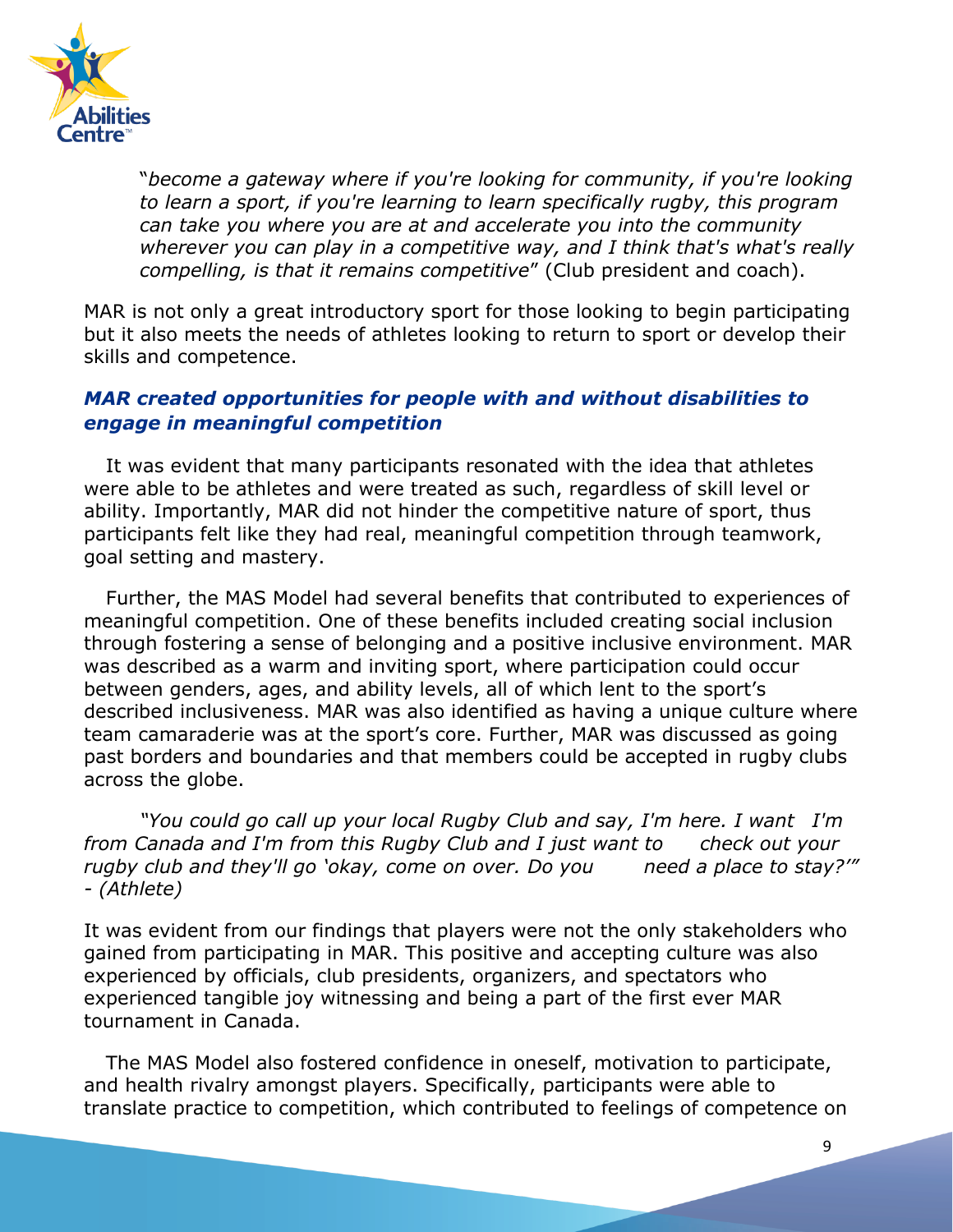

the field.

Interestingly, athletes played for intrinsic reasons. Rather than solely playing to win, athletes played to have the opportunity to compete against other teams and were happy to pursue participation in sport in an inclusive and accessible environment. In fact, officials reported not hearing complaining or griping typically noticed in sport settings.

### *Increase in overall participation in physical activity by participants*

MAR provided participants with an opportunity to be physically active rather than sedentary. Participants expressed excitement and intrigue with this new model of sport participation. Importantly, the low barrier entry into MAR resulted in a significant increase in sport participation. This increase in participation is quite impactful given Canadians with disabilities identified rates of low physical activity and sport participation. As evidenced by the president of Muddy York RFC,

"*it trickled itself into more than just being an abilities program, but a way of life for training at the club. And we saw revolutionary numbers. The recruitment went from, we had a like, for the two years that I was there, we had maybe 10 members who couldn't field our own team to having upwards of 70 members*."

Ultimately, the MAS model allowed for opportunity of a new demographic of athletes to be involved in sport, which included both people with disabilities and the LGBTQ+ community. This rise in participation has also started to result in a cultural shift in some of the rugby sport club's perceptions of athletics.

#### *Improved confidence and competence of local organizations to deliver quality, inclusive programming*

Significant planning and organization allowed the Mixed Ability Rugby tournament to run smoothly for all stakeholders involved and contributed to positive experiences on the day of the tournament. The organization was possible due to commitment from all partners and other members of the community. The participating clubs as well as Abilities Centre's 'Inclusion in Sport' team were involved in decision-making to ensure the best possible experience for all, and members of the sport governing body provided logistical support. By calling on the strengths of each of the partners committed to this initiative, the tournament exemplified the Mixed Ability Sport philosophy and created quality participation for all members of the community that were involved in the day.

Many of the club level benefits come from the adopting the MAS Model across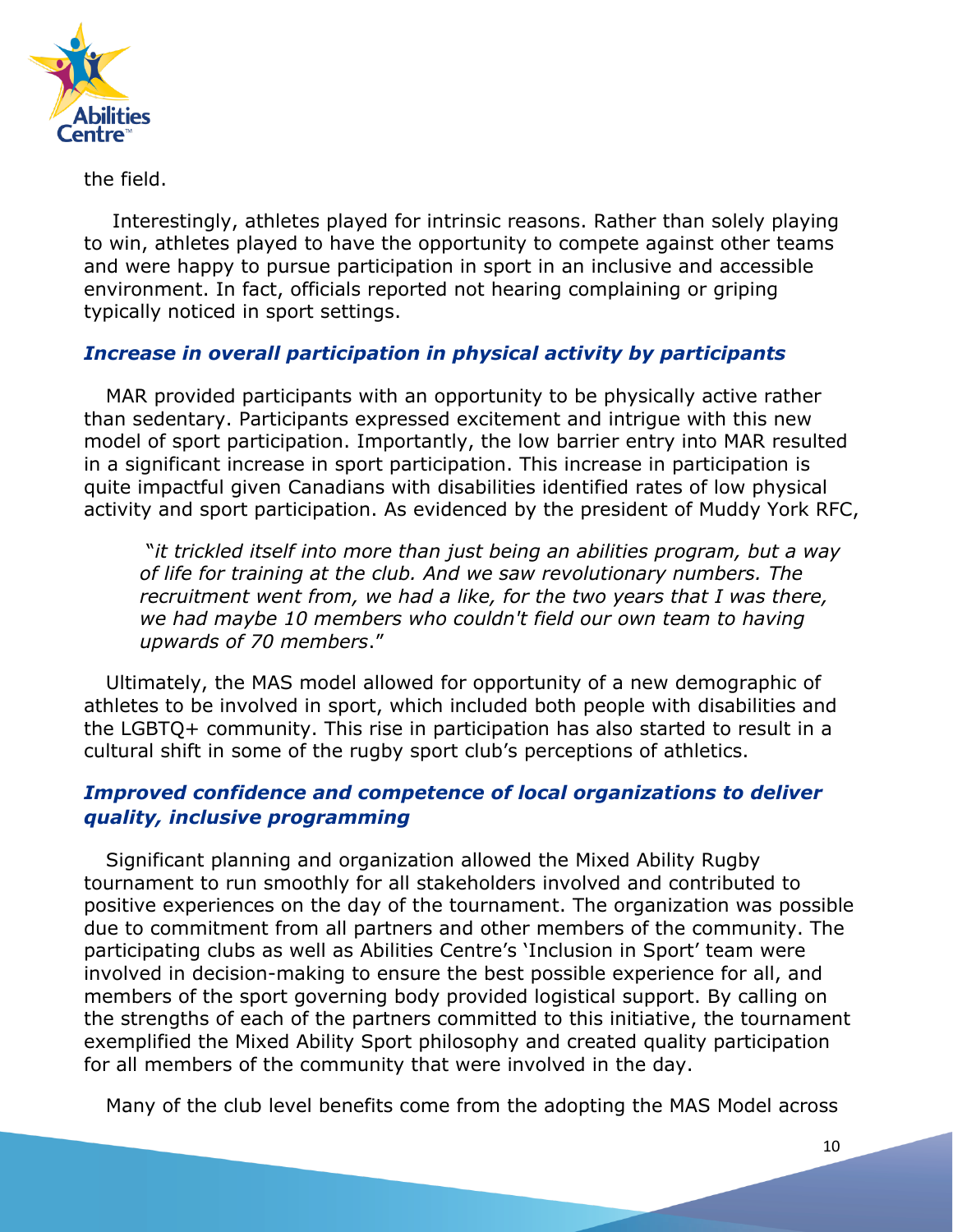

as aspects of the club. Coaches from each participating club completed the MAS Coaching Certification with Abilities Centre prior to the pilot's launch. By embedding the MAS Model throughout the club, it shifted from having Mixed Ability athletes, coaches, and program to all athletes, coaches, and programs being Mixed Ability. This shift helped break down some of the walls between programs and allowed all athletes within the club to be supported in finding the program they would be most successful in.

By instituting the MAS Model throughout their clubs, organizations were able to capitalize on existing expertise among their members and coaches. Those experts were given new avenues for sharing knowledge and mentoring their peers within programming. These avenues contributed to stronger sense of community through mentorship and role model relationships. By taking this approach within the clubs and throughout the season, grouping and labeling of players is not necessary or used, eliminating practices that contribute to instances of tokenism.

### **External recommendations (what do you suggest?)**

The pilot MAR season generated many learnings both from its implementation and from the specific context for the COVID-19 pandemic. We have some recommendations for organizations designing and delivering sport programming that is inclusive for individuals of all abilities and is respectful of all participants' intersectional identities to help them set up a successful experience:

- Begin the planning stages by connecting with organizations or other stakeholders within the sector you wish to target with your programming. The scope of program delivery can then be aligned with the needs of the specific community and meaningfully fill gaps without creating temporary or tokenistic fixes.
- Create flexibility within timelines and plans. Begin with a plan of what the core objectives are and what the intended outcomes should be. This allows for the specific details of the implementation to be changed in response to circumstances, with the core objectives still being achieved.
- When forming partnerships to support programming, begin with partner organizations whose mission aligns with your own organization, and vice versa. Further, keep strong lines of communication with all partners to capitalize on the strengths of all collaborators.
- Challenging traditional sport models and beliefs requires changing some perceptions and outlining boundaries that support complete participation for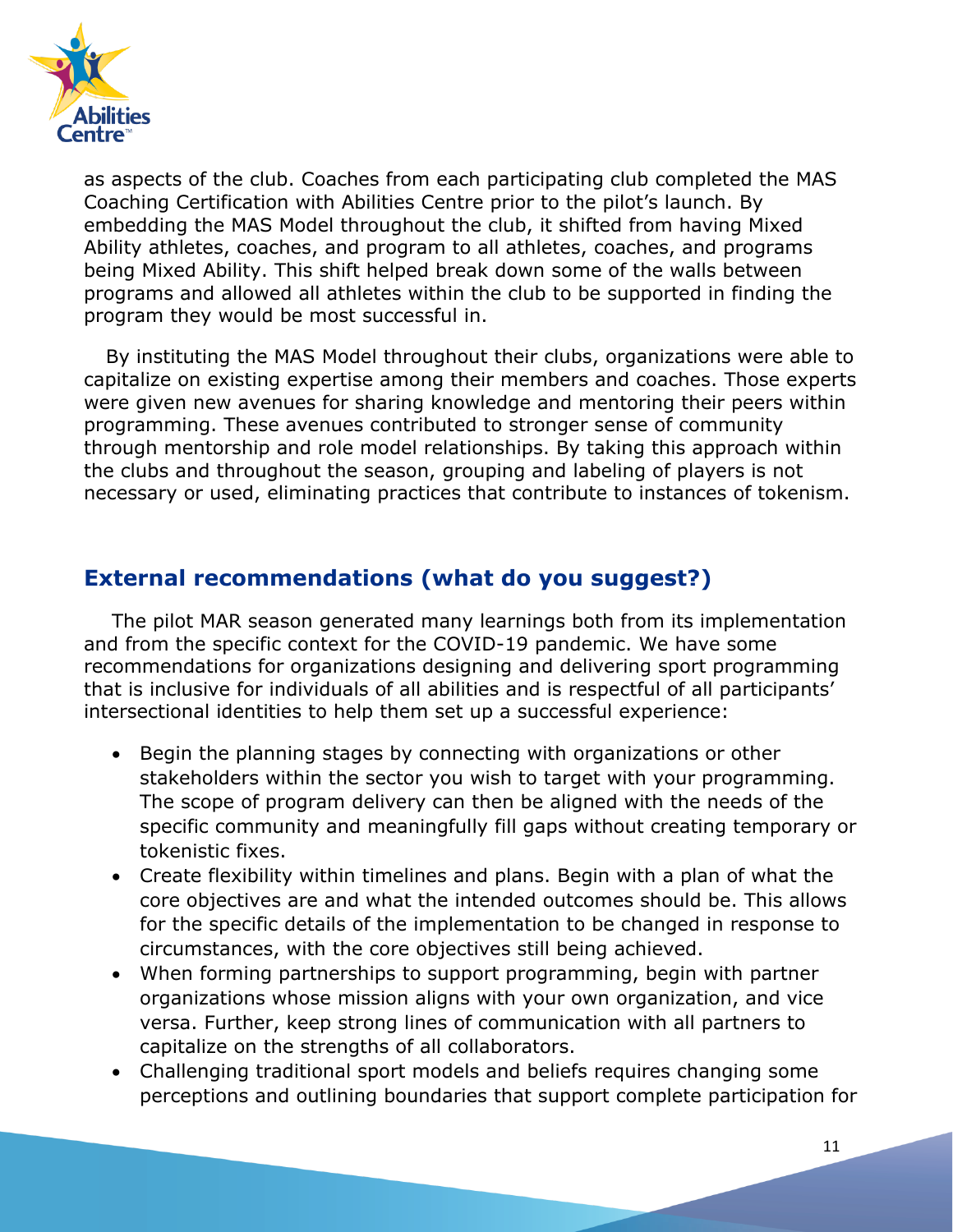

all involved. To effectively support those initiatives, existing participants of clubs that have not yet adopted the Model being introduced need to be introduced to key concepts that are aligned with your program's vision. Community leaders, including administrative staff and coaches or facilitators, should undergo training around these core concepts to build the capacity for delivering programming with your vision. Expectations for individuals of all abilities to be able to determine their own participation limits should be set as well.

- We also recognize that the success of this pilot was in part attributed to the pre- existing sport culture of rugby. Future organizations must do a needs assessment to identify barriers that may hinder sport participation both to participants and given the historically exclusive nature of sport settings.
- Programs should prioritize incorporating an evaluation component to gain participant feedback as well as stakeholder feedback to monitor achievement of intended outcomes and aid in continuous development.

# **How will the organization proceed (what will you do now?)**

As MAS, specifically Mixed Ability Rugby, continues to grow across the country, a fulsome strategic plan needs to be developed to ensure the sustainability of education, implementation, and alignment with the MAS guiding principles. Areas for future consideration and discussion include:

- As addressed in the recommendations, leaders in the delivery of programming should undergo training in key concepts of the model. To support growth, rugby match officials will be included in training and education around MAS Model.
- On-going professional development opportunities for coaches that consider the diverse and intersecting identities of the community and rugby club members that ensure a continued commitment to creating a safe and welcoming environment for all
- Collaboration between Abilities Centre, Rugby Canada and the respective Provincial and Territorial Rugby organizations to co-deliver components of the MAS certification ensuring that the technical and tactical sport-specific elements of training are being delivered by experts in the sport
- A formal partnership has been established between Abilities Centre and Rugby Ontario to create alignment in the delivery of MAR and a dedicated strategy for growth through 2022 and beyond.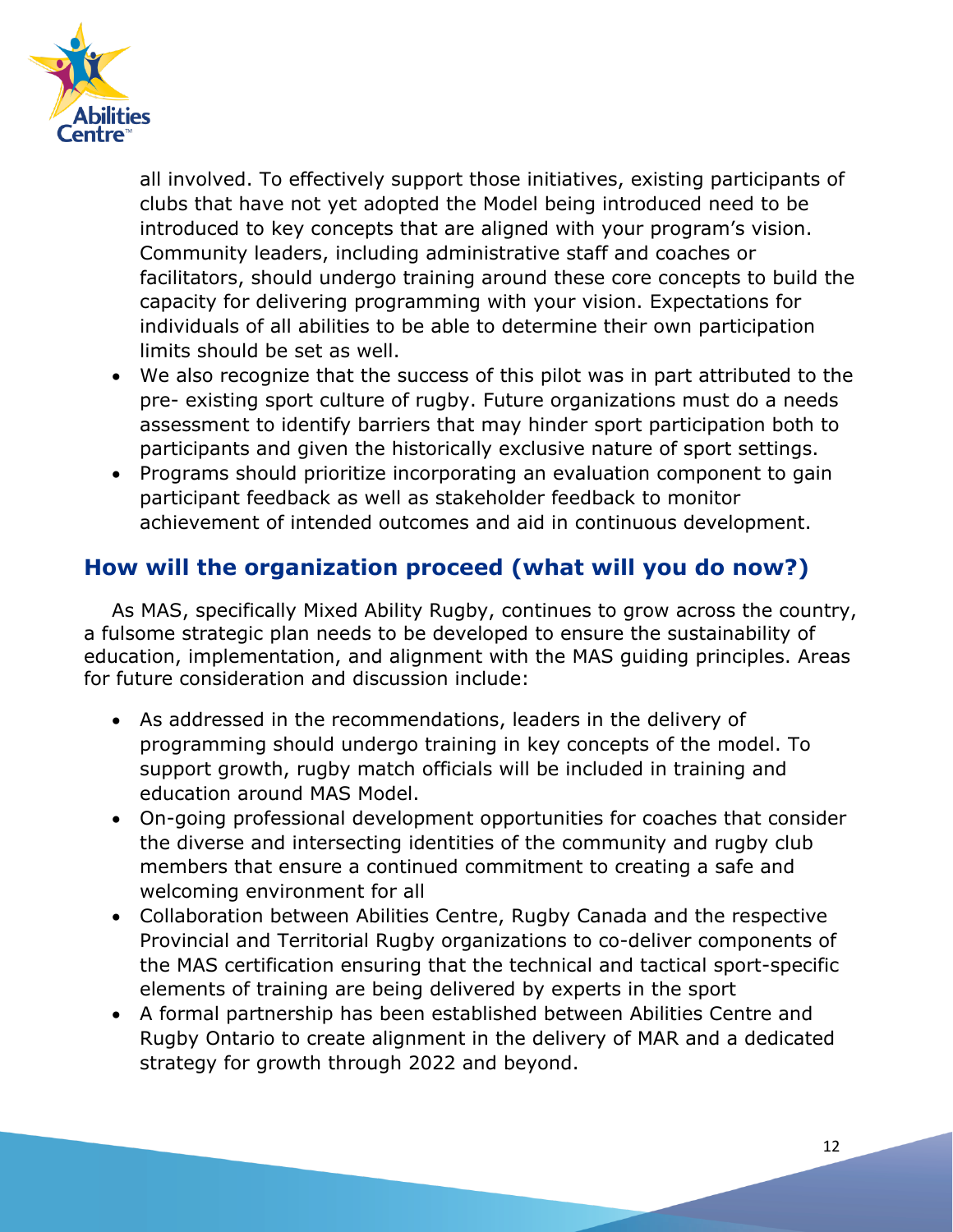

• A long-term plan for involvement in future International Mixed Ability Rugby Tournaments which creates equitable access for any team looking to represent Canada in international events, ideally looking at a national event for any (or all) Mixed Ability Rugby teams (following the MAS guiding principles) interested in participating.

With the upcoming International Mixed Ability Rugby Tournament (IMART) scheduled for June 5-12 in Cork, Ireland, we have a unique opportunity to enter a team into the competition. This opportunity would mark the first time that Canada has participated in such an event, creating opportunities to learn about the game and share best practices with partners from around the world.

To successfully prepare a Canadian Team for competition, a strategy to introduce the next phase of program development, the introduction to full contact rugby, will need to be developed. Multiple indicators will be assessed to ensure readiness to proceed:

- Interest and support from the existing MAR club
- Interest from individuals with disabilities to participate in full contact rugby
- Access to training spaces for individuals to practice as a team and to introduce tackle skills safely and effectively.
- The opportunity for organized scrimmages/games to introduce game play, ensuring all athletes are comfortable with the rules, regulations and flow of the game prior to travelling for competition.

Next steps will involve working alongside a rugby club's administration, coaches and athletes to pilot the introduction of contact rugby in a similar fashion to the introduction of the flag game. With that, a collaborative effort lead by Rugby Canada and Rugby Ontario will introduce contact training to be shared with future MAR coaches with feedback from Abilities Centre and the piloting club that speak to inclusive practices and practical application that is feasible from a grassroots perspective. The pilot will be held in Winter of 2022 to prepare the team for competition in Ireland. Once completed, the learnings from the pilot will be consolidated and disseminated amongst MAR clubs to share best practices in introducing full contact rugby within the MAR environment.

The impact of this pilot has also been recognized across multiple sports and with organizations outside of the province. Based on the learnings from this pilot project, the MAS Canada team has initiated conversations with 4 new Provincial and National Sport Organizations clubs (Floor Curl/Curling Canada, Ringette Canada, Field Hockey Ontario, and Pickleball Ontario) that are looking to follow in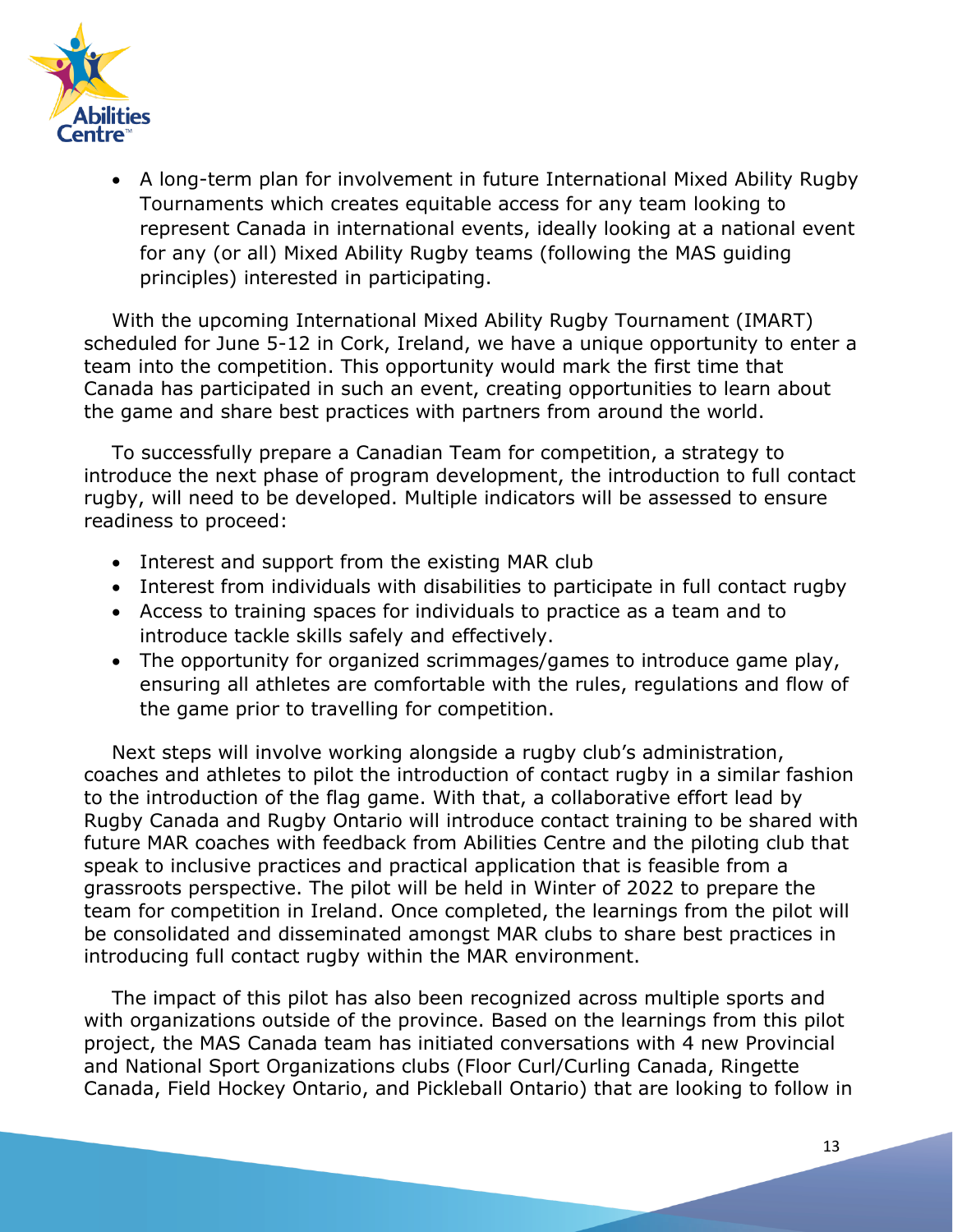

Rugby Ontario's footsteps in 2022 with a pilot season with 4 to 6. In addition, 4 local sports clubs (artistic swim, archery, boxing, and cheer) have already adopted the MAS Model into their operations.

### **Conclusions (what do you think?)**

Based on the results of this pilot we can confidently say that the MAS Model was able to be successfully implemented in practice and led to a cascade of benefits experienced by athletes. These benefits include a significant increase in sport participation, a sense of belonging and acceptance, and opportunity to engage in meaningful competition. The Mixed Ability Model led to a new demographic being able to experience the benefits of sport physically, mentally, and psychosocially. Importantly, the competitiveness of sport (Mixed Ability Rugby) was not lost with this model.

Given the success of this model and the rapidly growing interest of MAS, sport clubs should consider receiving MAS training at all levels- from club presidents to coaches and officials to ensure effective knowledge translation and dissemination of the MAS Model. Given the pre-existing inclusive culture of rugby, rugby was an excellent sport to pilot and future clubs should learn from the success mixed ability sport has had with rugby.

Most important, initial capacity building of a club through MAS certifications and the commitment to adopting the model throughout practice yields continuous benefits over many seasons directly for the athletes and for the club. In sum, MAS helps organizations to meet the unmet needs identified from the COVID-19 Disability Survey report in sport and recreation. This pilot is promising in fostering quality of life and health and wellbeing in participants and as mixed ability sport continues to evolve and grow, we expect these benefits to continue.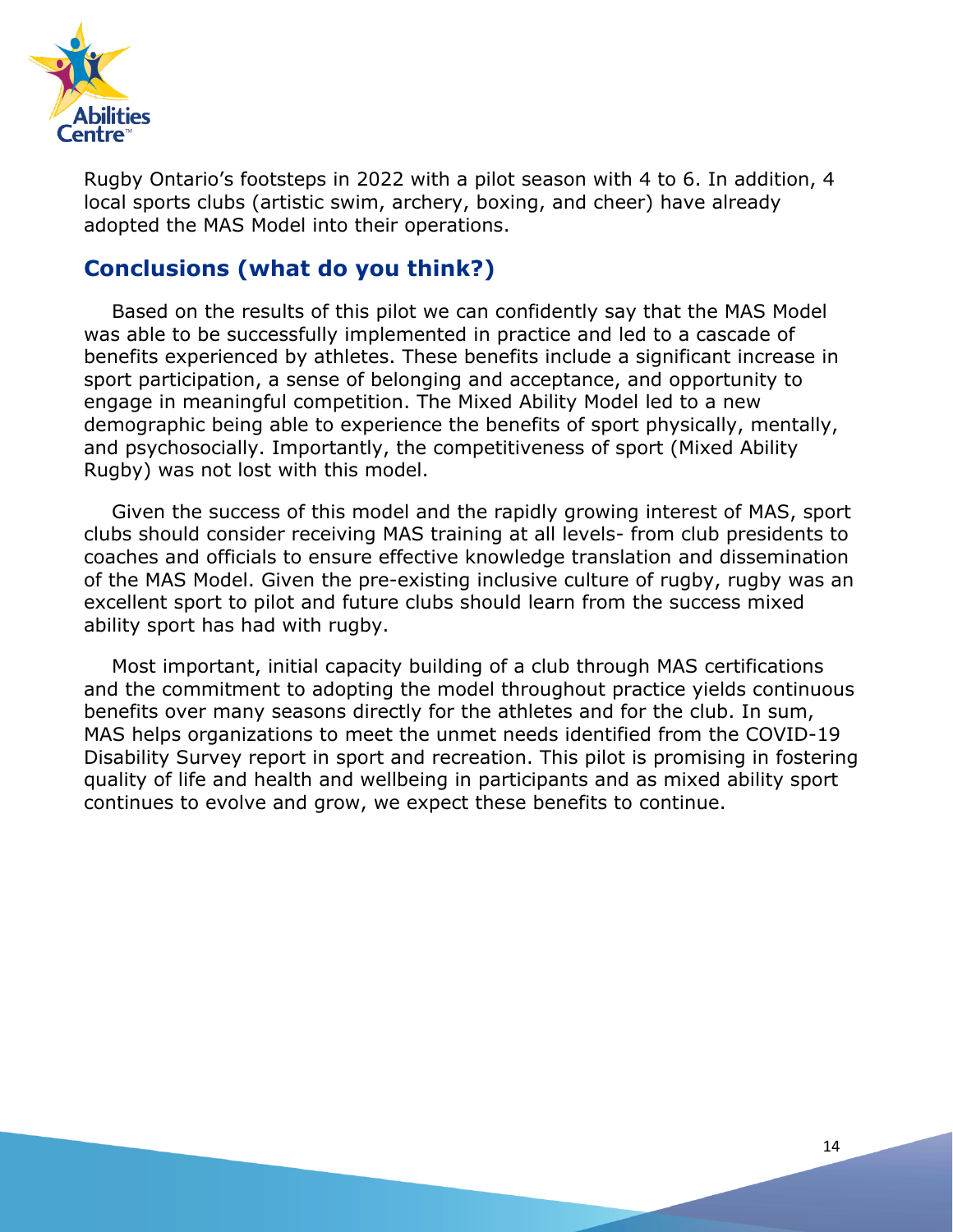

# **References**

Abilities Centre & The Canadian Disability Participation Project (2021). *The COVID-19 Disability Survey. [https://abilitiescentre.org/Abilities/media/images/Covid-survey](https://abilitiescentre.org/Abilities/media/images/Covid-survey-report_OCTOBER-2021.pdf)[report\\_OCTOBER-2021.pdf](https://abilitiescentre.org/Abilities/media/images/Covid-survey-report_OCTOBER-2021.pdf)*

- Barker, J., Smith Byrne, K., Doherty, A., Foster, C., Rahimi, K., Ramakrishnan, R., ... & Dwyer, T. (2019). Physical activity of UK adults with chronic disease: cross-sectional analysis of accelerometer-measured physical activity in 96 706 UK Biobank participants. International journal of epidemiology, 48(4), 1167-1174.
- Caron, J. G., Martin Ginis, K. A., Rocchi, M., & Sweet, S. N. (2019). Development of the measure of experiential aspects of participation for people with physical disabilities. Archives of physical medicine and rehabilitation, 100(1), 67-77.
- Carroll, D. D., Courtney-Long, E. A., Stevens, A. C., Sloan, M. L., Lullo, C., Visser, S. N., ... & Dorn, J. M. (2014). Vital signs: disability and physical activity— United States, 2009–2012. MMWR. Morbidity and mortality weekly report, 63(18), 407.
- de Boer, D. R., Hoekstra, F., Huetink, K. I., Hoekstra, T., Krops, L. A., & Hettinga, F. J. (2021). Physical Activity, Sedentary Behavior and Well-Being of Adults with Physical Disabilities and/or Chronic Diseases during the First Wave of the COVID-19 Pandemic: A Rapid Review. International Journal of Environmental Research and Public Health, 18(12), 6342.
- Jaarsma, E. A., Dijkstra, P. U., Geertzen, J. H. B., & Dekker, R. (2014). Barriers to and facilitators of sports participation for people with physical disabilities: A systematic review. Scandinavian journal of medicine & science in sports, 24(6), 871-881.
- Martin Ginis, K. A., Ma, J. K., Latimer-Cheung, A. E., & Rimmer, J. H. (2016). A systematic review of review articles addressing factors related to physical activity participation among children and adults with physical disabilities. Health psychology review, 10(4), 478-494.
- World Health Organization. (2001). ICF: International Classification of Functioning, Disability and Health. World Health Organization; Geneva, Switzerland.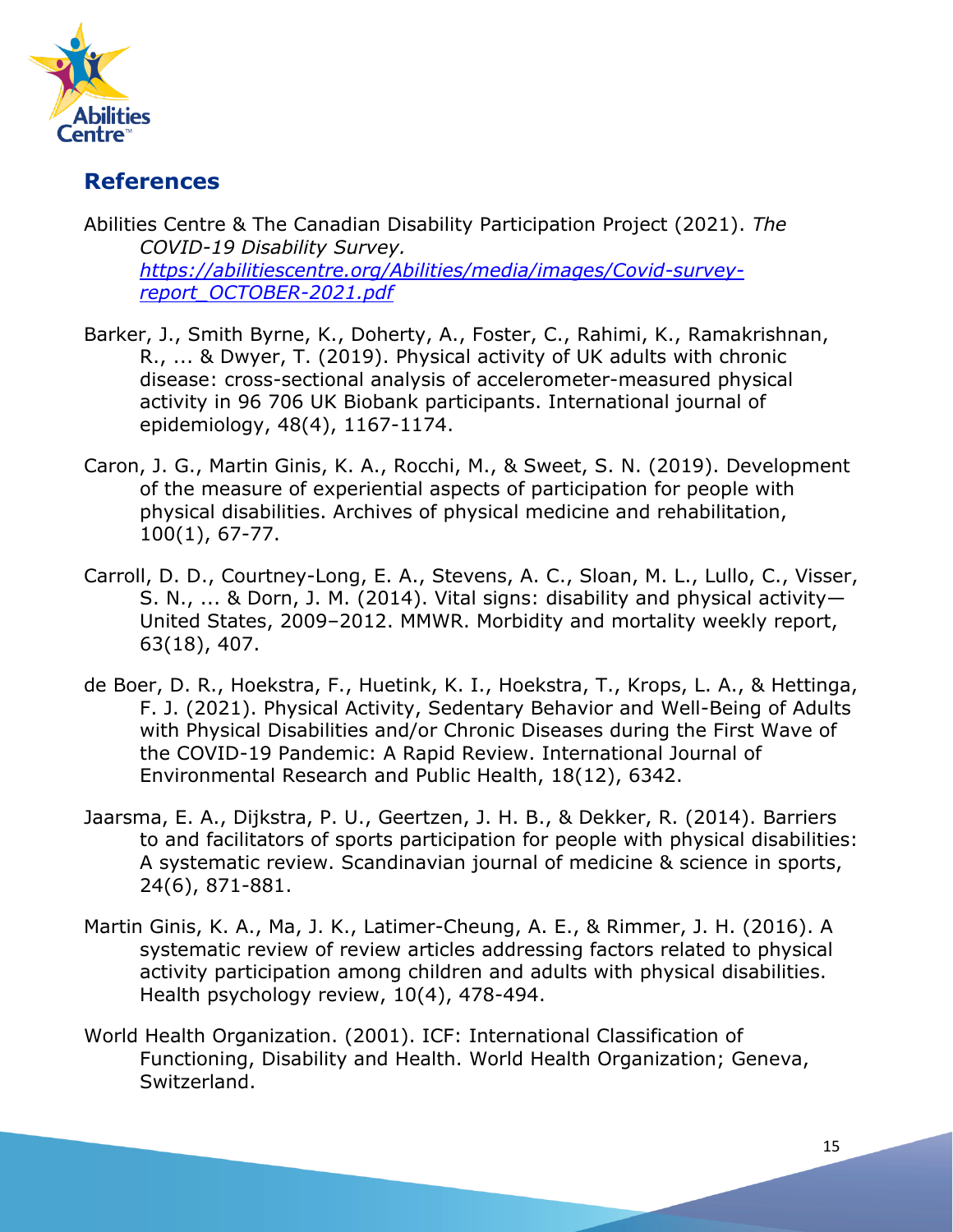

# **Appendices (visuals, tables, charts, and other data collected)**

*Appendix A: Promotional material samples*

*Appendix B: Table 1*